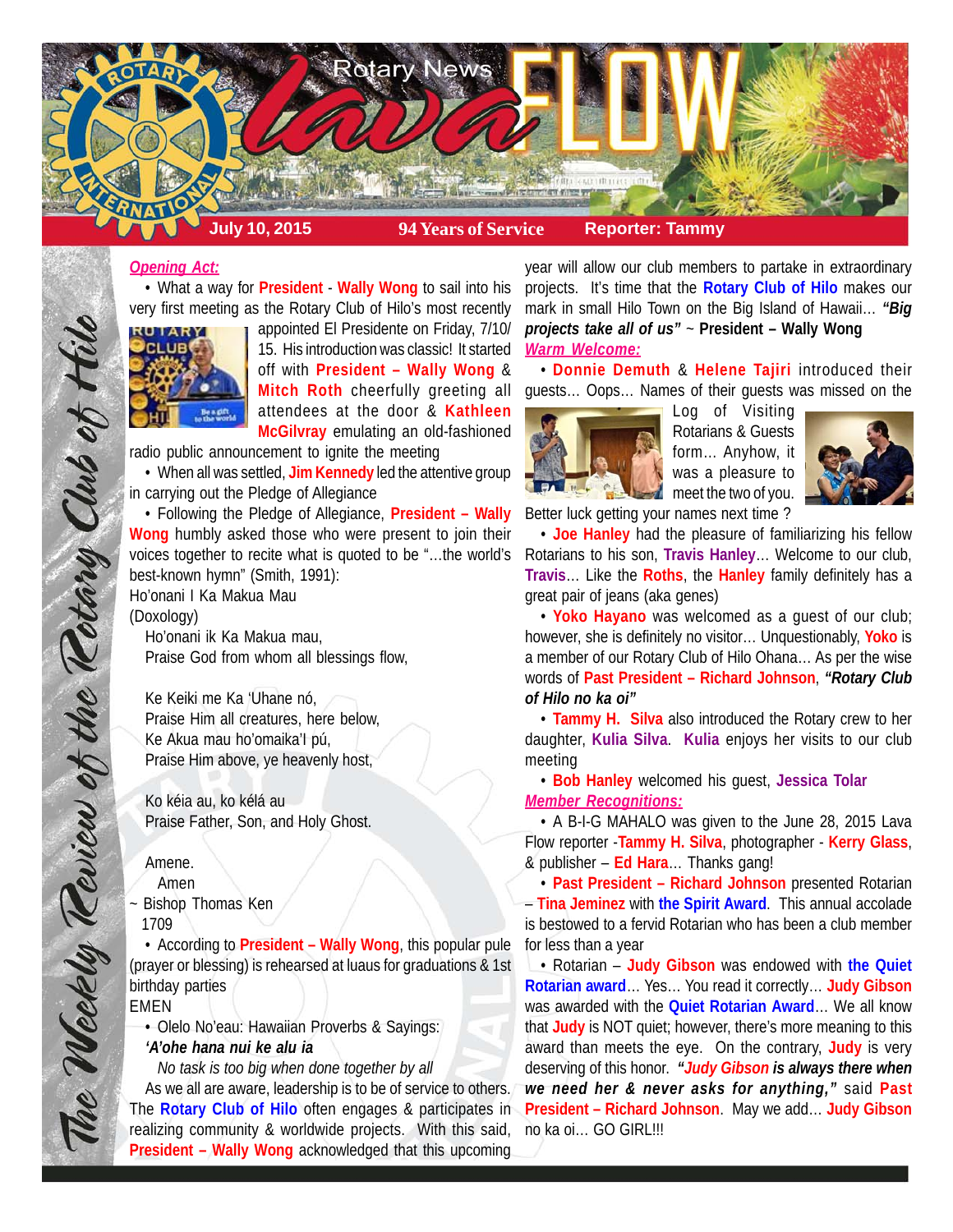# *Birthdays:*

**Lisa Rantz** July 3 **Jim Kennedy** July 17 **Gene Tao** July 20 **Cowboy Kaneshiro** July 24 **Mitch Roth** July 28 **Treena Breyfogle** July 30 **Susan Munro** July 30

#### *Club Anniversary:*

**Alberta Dobbe** July 11, 2008 (6) **Connie Ichinose** July 12, 2013 (1) **Jean Sugiyama** July 12, 2013 (1) **Lorraine Shin** July 17, 2009 (5) **Misti Tyrin** July 23, 2010 (4) **Jim Kennedy** July 23, 2098 (16) **Lisa Rantz** July 26, 2013 (1) **Sally O'Brien** July 27, 2010 (2)

## *Wedding Anniversary:*

**Eddie & Portia Hara** July 1 (37) **Stew & Alessandra Hussey** July 12 (28) **Randy & Lydia Hart** July 17 (21) **Tom & Delia Brown** July 29 (33)

## *Announcements:*

**July 17 - Reese Mates - Shelter Box USA July 24 -K.T. Cannon-Eger Project Lilliokalani Garden 100th Annivesary 2017 update July 31 - Susan Scott Aloha Social Services Bangladesh**

| Immediate Past President Kerry Glass |                    |
|--------------------------------------|--------------------|
| Vice President  Mitchell Dodo        |                    |
|                                      |                    |
|                                      |                    |
| Sergeant-at-Arms                     | <b>Cindy Boots</b> |
|                                      |                    |
| Public Relations  Alberta Dobbe      |                    |
| Rotary Foundations  Alan Kusunoki    |                    |
|                                      |                    |
| International Service  Jenny Johnson |                    |
| Community Service  Misti Tyrin       |                    |
|                                      |                    |
| Vocational Service  Biff Kennedy     |                    |
|                                      |                    |

• Drum roll please… And the **Avenues of Service Award** goes to



our very own **Cindy Boots** … "These boots are made for walkin"

(written by Lee Hazlewood & performed by Nancy Sinatra). The **Avenues of Service Award** is for the Rotarian who has outstanding achievement in the avenues of service, & Rotary International recognizes **Cindy Boots**. You better recognize!!!

• Special recognition of the **New Director of Foundations** was given to **Past President - Alan Kusonoki**… Our club is just filled with outstanding individuals. Way to go!!!

• **Past President - Kerry Glass** was proud to announce that **The Rotary Foundation (TRF)** contributions come back to our club. As you donate, you build up points (in increments of up to \$1000). With this



said, for his first time ever, **Past President – Kerry Glass** was delighted to present, a **Paul Harris**

recognition pin to **Connie Ichinose**. Congratulations **Connie**!!!

• Instigating his reign, **President - Wally Wong** has taken time to work on a new recognition award. The person that is honored with this prestigious award is a past president & is our very own… Notorious – **Russ Oda**. It was unfortunate that **Past President – Russ Oda** was not able to attend this meeting; however, he is certain to hear all about his special honor it at the upcoming meeting. To honor **Russ Oda**:

- Our club was chartered in 1920

- Our club was the 2nd Rotary Club established in Hawaii

- Since the charter of our club, 5 members have served as District Governor

- **Past President – Carl Carlsmith** was the 1st president of our club & he also served as secretary & editor of the club's 1st weekly newsletter, "The Spoke" (aka "The Lava Flow")

- Serving the people of Hilo remains the heart & soul of our club

- Therefore, **Past President – Russ Oda** is recognized for his dedication & perseverance in perpetuating the FUN traditions of our club

- A heartfelt ALOHA is extended to **Past President – Russ Oda** for his commitment to **SERVICE ABOVE SELF**

- July 10, 2015 is now recognized by members of the Rotary Club of Hilo as **RUSS ODA DAY**  *Upcoming Events:*

• July 11, 2015 – Malama Honua Garden Cleaning

Location: Hawaii Island Home for Recovery

• July 12, 2015 – Hilo Triathlon

Location: Pepeeko (ROTARY) Wheel

Perk: **Susan Munro** to make a hearty breakfast for all attendees… Yummm

• July 17, 2015 & July 18, 2015 – Bamboo Fun in the Garden

Location: Liliuokalani Park

• July 25, 2015 – Matson Ka Ipu Aina HRCF (Fundraising Project)

Location: Kilo Hoku Place in Kaumana

*Hauoli La Hanau (aka Happy Birthday):*

- **Lisa Rantz** 7/3
- **Jim Kennedy** 7/17
- **Cowboy Kaneshiro** 7/24
- **Mitch Roth** 7/28
- **Trina Breyfogle** 7/30
- **Susan Munro** 7/30

# *Wedding Anniversaries:*

\*Rotarians are definitely known for their commitment to excellence

- **Ed** & **Portia Hara** 7/1 (37 years)
- **Stew** & **Alessandra Hussey** 7/12 (29 years)
- **Randy** & **Lydia Hart** 7/17 (22 years)
- **Tom** & **Delia Brown** 7/29 (34 years)



Be a gift to the world

Photos by **Stew Hussey**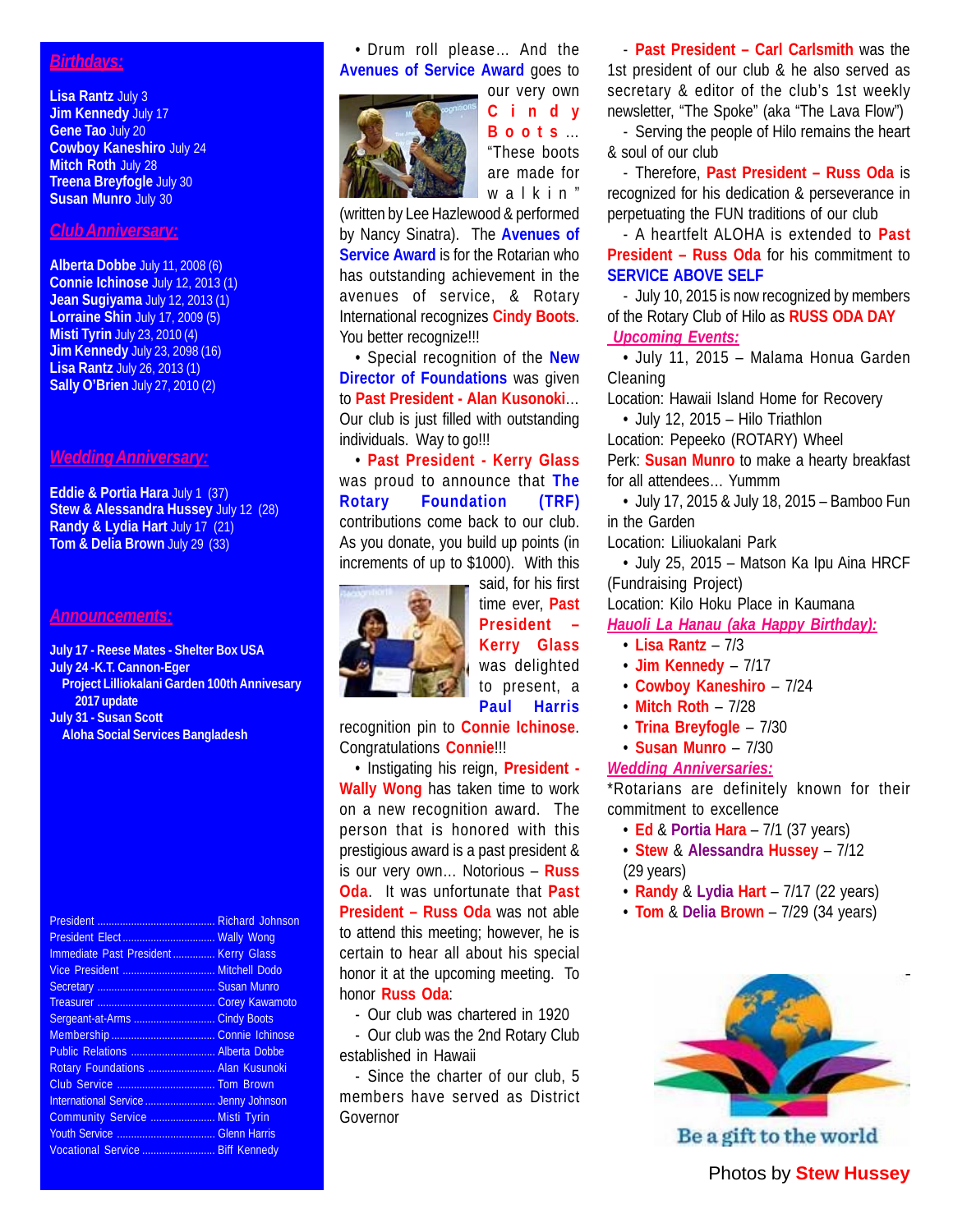#### *Club Anniversaries:*

- **Alberta Dobbe** 7/11 (7 years)
- **Connie Ichinose** 7/12 (2 years)
- **Jean Sugiyama** 7/12 (2 years)
- **Lorraine Shin** 7/17 (6 years)
- **Mitch Roth** 7/19 (2 years)

#### *Announcements:*

#### **July 2015 is Malama Honua Month** *Club Dues:*

• According to Past President – **Alan Kusunoki**, club dues are past due

• As of this date 19 club members have NOT paid

• Please pay your dues

• Checks in the amount of \$250 may be made out to: Rotary Club of Hilo

• WARNING: To speed up the process of collecting club dues, **Past President – Alan Kusonoki** has threatened to reveal the names of those individuals who has not yet paid their dues… Dynamite does come in small packages... K-A-B-O-O-M!!!

# *Club Resignations:*

- Past President Gene Tao (retired)
- Past President Sam Wallis (caregiving)
- Yoko Hayano (relocating to Japan)

# *More Recognition Awards:*

• **Yoko Hayano** has been recognized with the **Service Above Self Youth Service Award** for 2015. She has served as the



Waiakea Interact group leader by planning & attending meetings twice a week. She was a mentor to these impressionable youth.

She worked to get the adolescent participants to be more involved & did fun projects too. Thank you very much **Yoko**… You will be missed

• **President – Wally Wong** proposed that those in attendance consider **Mr. Bruce Blankenfeld**, guest speaker at the Rotary Club of Hilo's 2015 Installation, for honorary club membership. As part of the upcoming Malama Honua voyage to promote a more sustainable planet around the world, **Mr. Blankenfeld** will be an asset of outreach to other Rotary clubs that he crosses path with. The motion for **Mr. Blankenfeld** to be an honorary club member was made, seconded by **Nancy Cabral**, & all others were in favor of this proposition. Additionally, President – **Wally Wong** apprised the group of his intent to partake on this expedition, & he intends to take our club banner to share with various

Rotary clubs along the way. What a way to "spread the **ALOHA**"

#### *Happy Dollars:*

• Newly appointed **Past President – Richard Johnson** was quick to contribute **HAPPY DOLLARS** for his brand spanking new "Past President" name badge. He very thrilled to wear it… A title well earned ?

• **\$5 HAPPY DOLLARS** was donated for receipt of a thank you letter & photographs from our fellow Rotarians of Hiroshima, Japan

• **Glenn Harris** contributed **\$40 HAPPY DOLLARS** to celebrate the life of his new grand baby. **Glenn** stated that he found it strange to inform his friends in Seattle, Washington that he had to return to Hawaii to cool off… Well **Glenn**, Hawaii is a cool place to be

• **Mike Robinson** was **\$20 HAPPY** for a 7-day Alaskan cruise that was paid for by his father-in-law

• **Alberta Dobbe** donated **\$10 HAPPY DOLLARS** to **EREY (Every Rotarian, Every Year)** fund… Happy club anniversary Alberta

• **Jim Kennedy** gave a heartfelt **\$20 HAPPY DOLLARS** donation just because he was simply happy to be able to walk… It's the things that we take for granted in life that we must show much appreciation for

• **\$100 HAPPY DOLLARS** to **EREY** was up for grabs as **Past President – Newton Chu** (aka **The Don**) was grateful for **President – Wally Wong's** installation. Apparently, El Presidente is no new comer to his current position since **The Don** announced that they simultaneously served as presidents for different clubs. The **Don** was also intrigued by Captain Bruce's explanation of the connection between the Hawaiian Islands & astronomy. **The Don** sure got his monies worth because he was also happy to have recently ventured to Oahu to attend the **Rotary club of Honolulu's 100-year anniversary**. He was fortunate to meet the individual who coined the term *"Gift to Rotary."* However, **The Don** didn't end without chucking a punch below the belt... He announced to all that he won't divulge on his introductions to the slogan creator because he's not **Chuck Porter**… Hey… This was not a fair fight since **THE - Chuck Porter**, himself, was not present. Having realized his infliction of a potential beef. **The Don** wished our fearless leader well & thanked **Past President – Richard Johnson** for the past year stating, *"Rotary*

# *Club of Hilo rocks!"*

• **Jim Cheney** was **\$25 HAPPY** for our club's outreach to Japan, & he, too, took a hurl at The Chuckster because he was equally as thrilled that he was **NOT Chuck Porter**

• Flinging in **\$2 HAPPY DOLLARS** to continue with The Chuckster Roast, **Bob Fox** announced that he, moreover, was happy that he was **NOT Chuck Porter**. As poor **Gay Porter** (wife of **Chuck Porter**) sat & endured the heat, some jokester from the crowd asked, "How happy are you, **Gay**, that he's (in reference to **Bob Fox**) **NOT Chuck Porter**?" Consequently, one can only assume that this jesting is just a prelude for what's to come as **Chuck Porter** catches wind of the heightened laughs on his account during his absence

• **Connie Ichinose** was **\$100 HAPPY** for her **Paul Harris** award & for **Cindy Boots** & **Nancy Cabral's** support. She was equally as joyful for her most recent club anniversary

• **\$6 HAPPY DOLLARS** was donated for **Cowboy** & everyone being there… Happiness was definitely in the air!!!

• Later down the line, **Mike Robinson** thought of yet another reason for being happy... He was ecstatic that **Gay Porter** is **NOT Chuck Porter** either! Okay… Game on!!! One can only deduce that **The Chuckster** will return with a bang. Get ready boys… It's show time!!!

*Member Commercial Moment:*

• It used to be frowned upon that Rotarians, individual professionals within our club & community, spoke about their area of expertise & business; however, times have changed as we recognize that our club's success is a result of each person's professionalism, chosen careers, & talents… It's all about making the connection & networking for continued success. With this said, the **Rotary Club of Hilo** is in support of a quick 30-second in-person commercial to be delivered by a handful of members at each meeting:

- **Kathleen McGilvray** took a leap of faith & presented an impromptu 30-second commercial. Despite her spontaneity, she did an excellent job! **Kathleen** announced that she is an associate at the YWCA; the YWCA is an organization that helps to empower women by helping them make better choices for positive outcomes. The YWCA also supports the Healthy Start